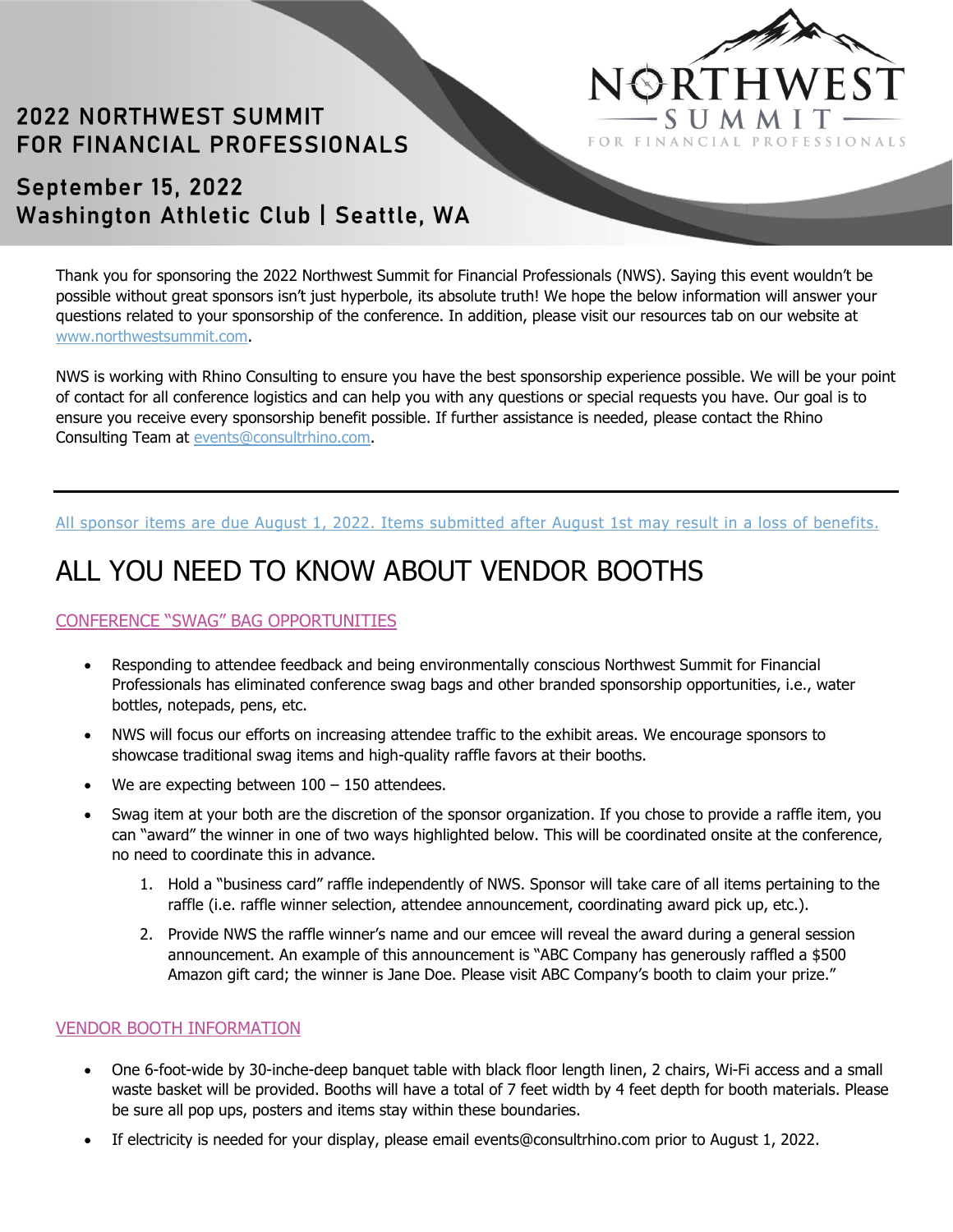- For any additional AV needs, please email events@consultrhino.com to be connected with the Washington Athletic Club audio visual team.
- The exhibit area will be open to conference attendees on Thursday, September 15th at 7:00 a.m. PST.
- The vendor room will be open for exhibitors to set up their area on Thursday, September 15th from 6:00 a.m. 7:00 a.m. PST. NWS requests all exhibit booths be set up before 7:30 a.m. on Thursday, September 15th.
- Tear down can begin after 5:00 p.m. on Thursday, September 15th.
- All items must be collected and removed by 6:30 p.m. PST on Thursday, September 15th. The Northwest Summit for Financial Professionals is not responsible for packaging or mailing any exhibit hall items.
- NWS has scheduled twenty-minute extended networking breaks as well as an extended networking lunch to maximize sponsorship exposure. All breaks and exhibit hall times are listed on the NWS website agenda.
- Booth location assignment process will begin after August 1, 2022. Assignment order will be determined by sponsorship level and date sponsorship confirmation was received. Due to the intimate nature of the NWS, no booth numbers are assigned. Booth tables will be marked with the company's name.
- Detailed view of the exhibit booth area is located on page 3.

## VENDOR BOOTH SHIPPING INSTRUCTIONS

- **CRITICAL:** If you are shipping items for your booth to the Washington Athletic Club, please email events@consultrhino.com with tracking information and the number of packages being sent. Do not send materials more than 1 week prior to the conference.
- Vendor booth items should be sent directly to the Washington Athletic Club and should be addressed as follows:

Washington Athletic Club Attn: Katie Takahashi 1325 Sixth Ave. Seattle WA 98101-1709

PLEASE HOLD FOR (INSERT YOUR IN-PERSON REP NAME HERE) (INSERT Contact Cell Number) Group: NW Summit Date: September 15, 2022

#### MORE QUESTIONS

View our additional resources on our website at www.northwestsummit.com.

If you have a question that is not answered in the additional resource documents, please contact events@consultrhino.com.

Thank you again for sponsoring the 2022 Northwest Summit for Financial Professionals!

All sponsor items are due August 1, 2022. Items submitted after August 1st may result in a loss of benefits.